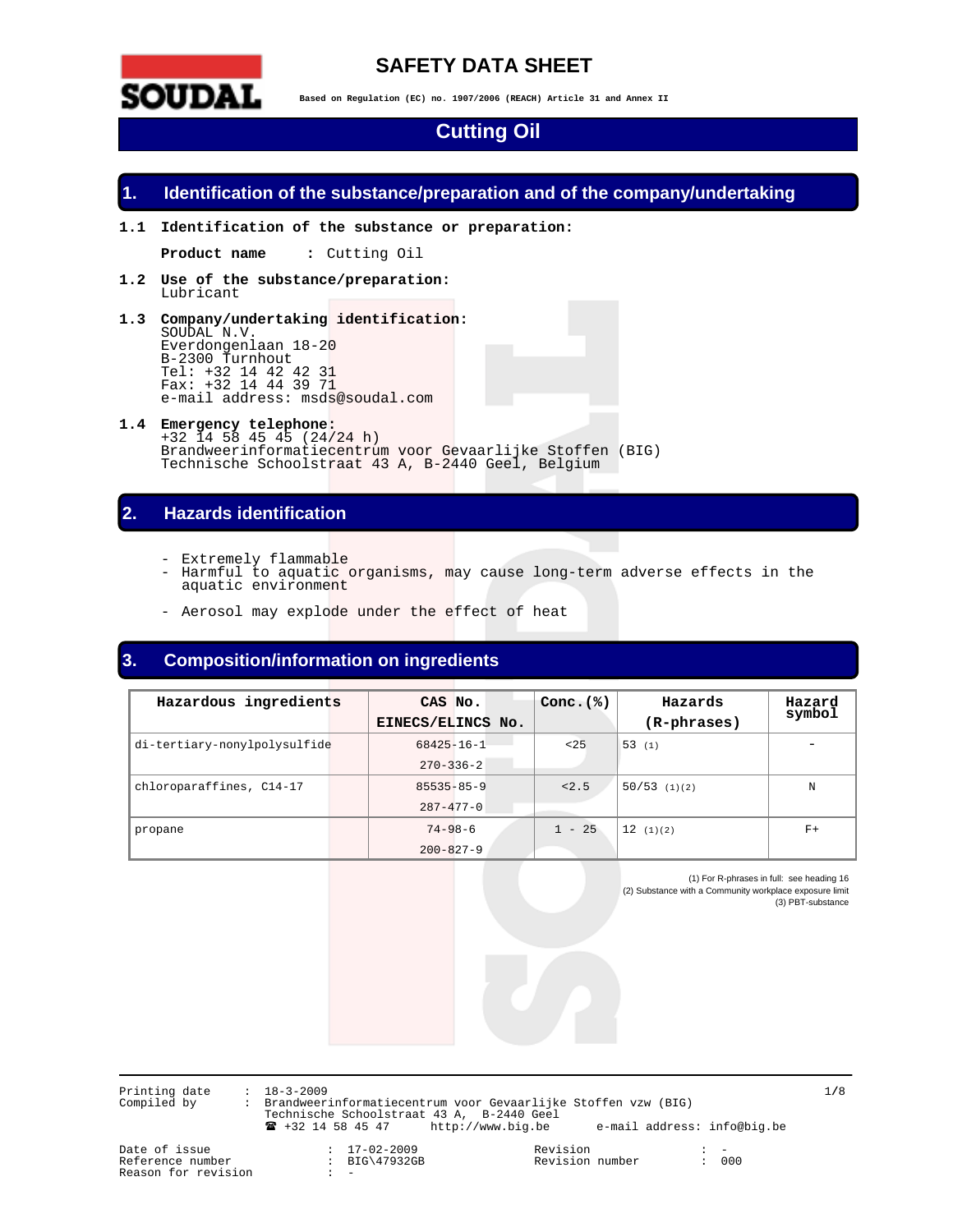# **4. First aid measures**

- **4.1 After inhalation:** 
	- Remove the victim into fresh air
	- Respiratory difficulties: consult a doctor/medical service
- **4.2 Skin contact:** 
	- Rinse with water
		- Take victim to a doctor if irritation persists
- **4.3 Eye contact:** 
	- Rinse with water
	- Take victim to an ophthalmologist if irritation persists

### **4.4 After ingestion:**

- Rinse mouth with water
- Do not induce vomiting
- If you feel unwell: consult a doctor/medical service

## **5. Fire-fighting measures**

- **5.1 Suitable extinguishing media:** 
	- Water spray
	- Polyvalent foam
- BC powder
- Carbon dioxide
- **5.2 Unsuitable extinguishing media:**  - No data available

#### **5.3 Special exposure hazards:**

- Gas/vapour spreads at floor level: ignition hazard
- Gas/vapour flammable with air within explosion limits
	- On burning: release of toxic and corrosive gases/vapours (sulphur oxides, hydrogen chloride, carbon monoxide – carbon dioxide)
- **5.4 Instructions:** 
	- Cool closed containers with water if they are exposed to the fire
	- Take account of environmentally hazardous fire-fighting water
	- Use fire-fighting water moderately and contain it

#### **5.5 Special protective equipment for firefighters:**

- Heat/fire exposure: compressed air/oxygen apparatus
	- Protective clothing

# **6. Accidental release measures**

## **6.1 Personal precautions:**

See heading 8.2

## **6.2 Environmental precautions:**

- Use appropriate containment to avoid environmental contamination
- Dam up the liquid spill
- See heading 13

## **6.3 Methods for cleaning up:**

- Liquid spill: take up into absorbent material
- Shovel absorbed substance in closing drums
	- Carefully collect the spill/leftovers
	- Clean contaminated surfaces with an excess of water
	- Take collected spill to manufacturer/competent authority
	- Wash clothing and equipment after handling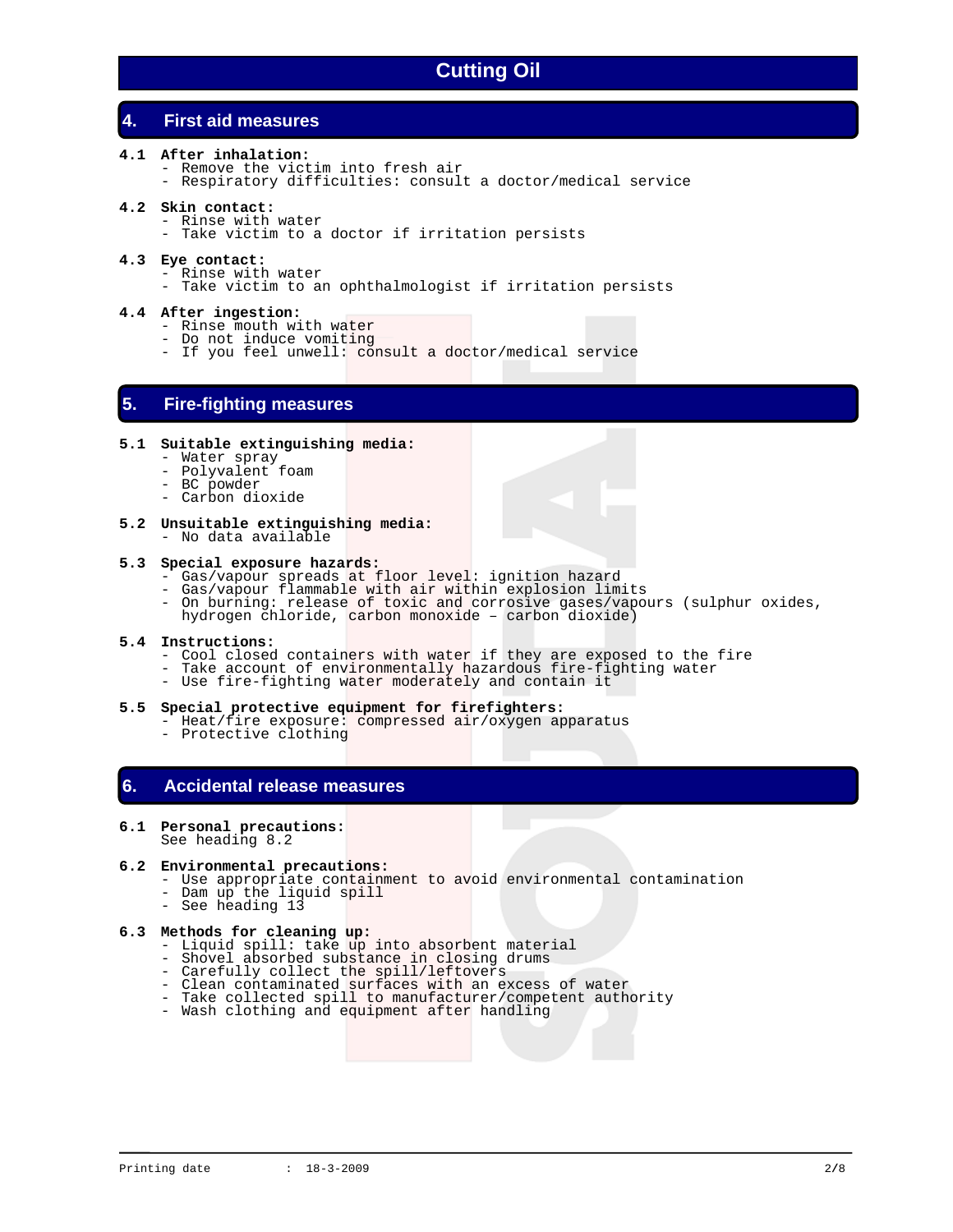# **7. Handling and storage**

## **7.1 Handling:**

- Observe normal hygiene standards
- Use spark-/explosionproof appliances and lighting system
- Clean contaminated clothing
	- Use only in well-ventilated areas

## **7.2 Storage:**

- Keep out of direct sunlight
- Ventilation at floor level
- Fireproof storeroom
- Keep away from: heat sources, ignition sources

| Storage temperature<br>Quantity limit | : 50            | ٥          |
|---------------------------------------|-----------------|------------|
| Storage life                          | : N.D.<br>: 365 | ka<br>davs |
| Materials for packaging               |                 |            |

- suitable : aerosol dispenser

**7.3 Specific use(s):**

- See information supplied by the manufacturer for the identified use(s)

# **8. Exposure controls/Personal protection**

## **8.1 Exposure limit values:**

| 8.1.1      | Occupational exposure:                                                                        |                      |        |                      |                   |            |      |     |
|------------|-----------------------------------------------------------------------------------------------|----------------------|--------|----------------------|-------------------|------------|------|-----|
|            | CHLOROPARAFFINES, C14-C17:                                                                    |                      |        |                      |                   |            |      |     |
| <b>MAK</b> |                                                                                               | :                    |        | $mg/m^3$             |                   | ppm        |      |     |
| PROPANE:   |                                                                                               |                      |        |                      |                   |            |      |     |
|            | <b>TLV-TWA</b><br><b>TLV-STEL</b>                                                             | $\ddot{\phantom{a}}$ |        | $mg/m^3$<br>mq/m     | 1000<br>$\equiv$  | ppm<br>ppm |      |     |
|            | TRGS 900                                                                                      |                      | : 1800 | mg/m <sup>3</sup>    | 1000              | ppm        |      |     |
| <b>MAK</b> |                                                                                               |                      | : 1800 | $mg/m^3$             | 1000              | ppm        |      |     |
|            | GWBNL-TGG 8 h                                                                                 | :                    |        | $mg/m^3$             | (indicate f)      |            |      |     |
|            | $GWBB-8h$<br>$GWK-15$ min.                                                                    | ፡                    |        | $mg/m^3$<br>$mg/m^3$ | 1000              | ppm<br>ppm |      |     |
| 8.1.2      | Sampling methods:                                                                             |                      |        |                      |                   |            |      |     |
|            | - Propane                                                                                     |                      |        |                      |                   |            | OSHA | CSI |
|            | 8.2 Exposure controls:                                                                        |                      |        |                      |                   |            |      |     |
| 8.2.1      | Occupational exposure controls:<br>- Measure the concentration in the air regularly           |                      |        |                      |                   |            |      |     |
|            | Personal protective equipment:                                                                |                      |        |                      |                   |            |      |     |
|            | a) Respiratory protection:<br>- Gas mask with filter type AX at conc. in air > exposure limit |                      |        |                      |                   |            |      |     |
|            | b) Hand protection:<br>- Gloves                                                               |                      |        |                      |                   |            |      |     |
|            | c) Eye protection:<br>- Protective goggles                                                    |                      |        |                      |                   |            |      |     |
|            | d) Skin protection:<br>- No data available<br>suitable materials:                             |                      |        |                      | No data available |            |      |     |
| 8.2.2      | <b>Environmental exposure controls:</b> see heading 6.2, 6.3 and 13                           |                      |        |                      |                   |            |      |     |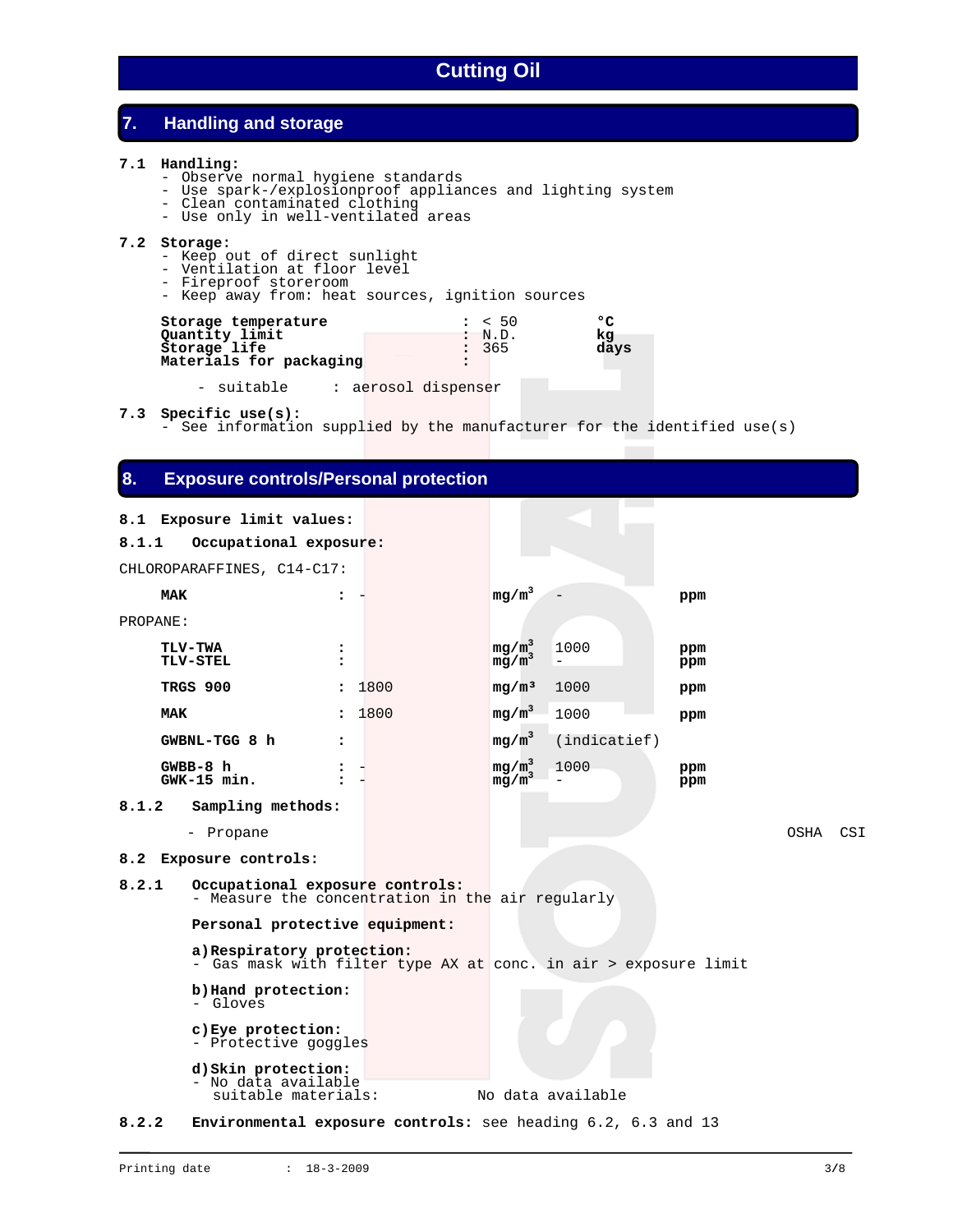# **9. Physical and chemical properties**

## **9.1 General information:**

| Appearance (at 20°C) | : Aerosol          |
|----------------------|--------------------|
| Odour                | : Characteristic   |
| Colour               | Variable in colour |

## **9.2 Important health, safety and environmental information:**

| pH value (at 20°C)<br>Boiling point/boiling range<br>Flashpoint/flammability                                                                               |  | N.D.<br>N.D.<br>Contains extremely flammable<br>components | ۰c                          |
|------------------------------------------------------------------------------------------------------------------------------------------------------------|--|------------------------------------------------------------|-----------------------------|
| Explosion limits (explosive properties)<br>Oxidising properties                                                                                            |  | N.D.<br>N.D.                                               | vol%                        |
| Vapour pressure (at 20°C)<br>Vapour pressure (at 50°C)<br>Relative density liquid phase (20°C)<br>Water solubility<br>Soluble in                           |  | N.D.<br>N.D.<br>0.89<br>Insoluble<br>No data available     | hPa<br>hPa                  |
| Relative vapour density<br>Viscosity $(at \t oC)$<br>Partition coefficient n-octanol/water<br>Evaporation rate<br>ratio to butyl acetate<br>ratio to ether |  | N.D.<br>N.D.<br>N.D.<br>N.D.<br>N.D.                       | Pa.s                        |
| 9.3 Other information:                                                                                                                                     |  |                                                            |                             |
| Melting point/melting range<br>Auto-ignition point<br>Saturation concentration<br>Specific conductivity                                                    |  | N.D.<br>N.D.<br>N.D.<br>N.D.                               | ۰c<br>۰c<br>$g/m^3$<br>pS/m |

# **10. Stability and reactivity**

## **10.1 Conditions to avoid:**

- Stable under normal conditions

## **10.2 Materials to avoid:**

- Keep away from: heat sources, ignition sources

## **10.3 Hazardous decomposition products:**

 - On burning: release of toxic and corrosive gases/vapours (sulphur oxides, hydrogen chloride, carbon monoxide – carbon dioxide)

# **11. Toxicological information**

## **11.1 Acute toxicity:**

DI-TERTIARY-NONYLPOLYSULFIDE:

| LD50 oral rat<br>LD50 dermal rabbit                   |                  | : > 5000<br>: > 2000 | mg/kg<br>mg/kg        |
|-------------------------------------------------------|------------------|----------------------|-----------------------|
| PROPANE:                                              |                  |                      |                       |
| LC50 inhalation rat<br>$LC50$ inhalation rat : 280000 | $\therefore$ 513 |                      | $mg/1/4 h$<br>ppm/4 h |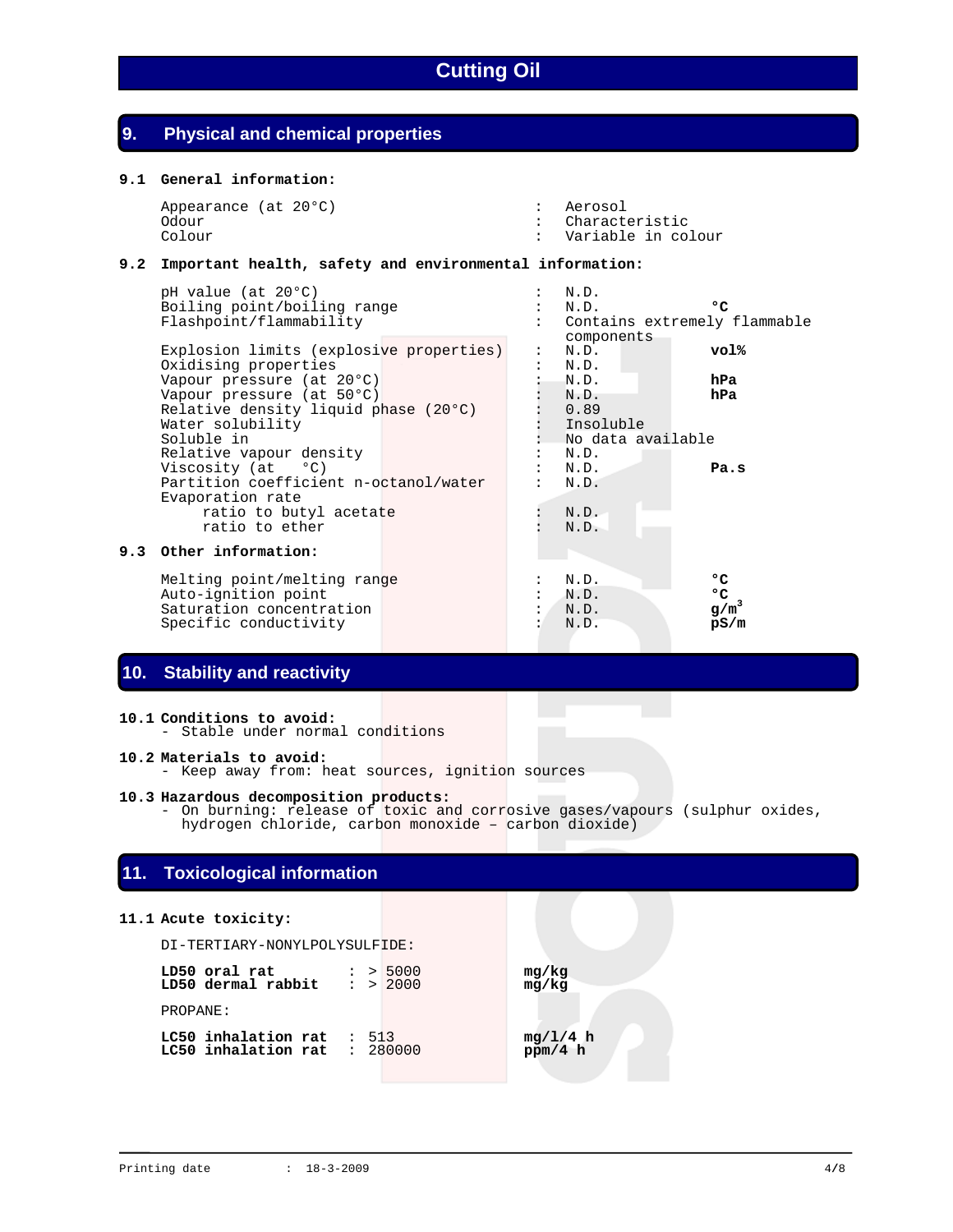## **11.2 Chronic toxicity:**

CHLOROPARAFFINES, C14-C17:

**IARC classification :** 2B\*

PROPANE:

**Teratogenicity (MAK) :** Group D

**11.3 Routes of exposure:** inhalation, eyes and skin

## **11.4 Acute effects/symptoms:**

- **AFTER INHALATION:**
- EXPOSURE TO HIGH CONCENTRATIONS:
- Headache
- Nausea
- Disturbances of consciousness

#### **11.5 Chronic effects:**

- Not listed in carcinogenicity class (IARC,EC,TLV,MAK)
- Not listed in mutagenicity class (EC,MAK)
- Not classified as toxic to reproduction (EC)

# **12. Ecological information**

#### **12.1 Ecotoxicity:**

- **Effect on waste water purification** : No data available

#### **12.2 Mobility:**

- **Volatile organic compounds (VOC):** 24%
- Insoluble in water

For other physicochemical properties see heading 9

## **12.3 Persistence and degradability:**

| - Biodegradation $BOD5$ | N.D.              | % ThOD |
|-------------------------|-------------------|--------|
| - Water                 | No data available |        |

- **Soil :** N.D. **days** 

## **12.4 Bioaccumulative potential:**

- **log Pow :** N.D. - **BCF :** N.D.

## **12.5 Results of PBT assessment:**

- Not applicable, on the basis of the available data

#### **12.6 Other adverse effects:**

| $\cdots$ 1<br>– WGK         | (Classification based on the components in compliance<br>with Verwaltungsvorschrift wassergefährdender Stoffe |
|-----------------------------|---------------------------------------------------------------------------------------------------------------|
|                             | (VwVwS) of 17 May 1999)                                                                                       |
|                             | layer (1999/45/EC)                                                                                            |
| - Greenhouse effect         |                                                                                                               |
| - Effect on the ozone layer | Not dangerous for the ozone<br>: No data available                                                            |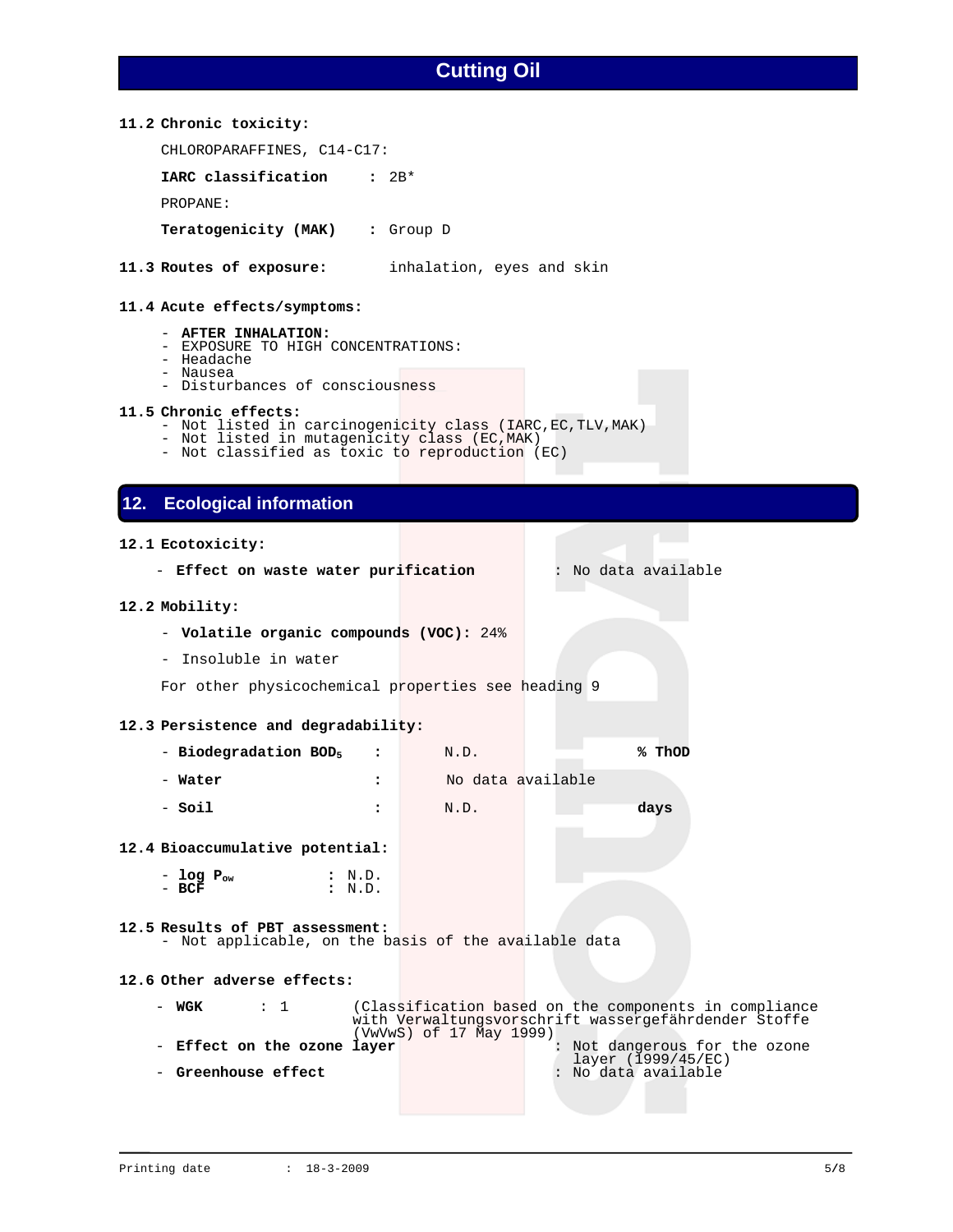# **13. Disposal considerations**

### **13.1 Provisions relating to waste:**

- Waste material code (91/689/EEC, Council Decision 2001/118/EC, O.J. L47 of
	- 16/2/2001): 14 06 02\* (other halogenated solvents and solvent mixtures)
	- LWCA (the Netherlands): KGA category 06 - Hazardous waste (91/689/EEC)
		- Remove waste in accordance with local and/or national regulations

#### **13.2 Disposal methods:**

- Specific treatment
- Substance must not be discharged into the sewer

## **13.3 Packaging:**

 - Waste material code packaging (91/689/EEC, Council Decision 2001/118/EC, O.J. L47 of 16/2/2001): 15 01 10\* (packaging containing residues of or contaminated by dangerous substances)

# **14. Transport information**

| 14.1 Classification of the substance in compliance with UN Recommendations<br>UN number<br><b>CLASS</b><br>SUB RISKS<br>PACKING GROUP                                   |  | :<br>$\ddot{\phantom{a}}$<br>$\ddot{\phantom{a}}$                                            | 1950<br>2.1                                                                  |  |
|-------------------------------------------------------------------------------------------------------------------------------------------------------------------------|--|----------------------------------------------------------------------------------------------|------------------------------------------------------------------------------|--|
| 14.2 ADR (transport by road)<br><b>CLASS</b><br>PACKING GROUP<br>CLASSIFICATION CODE<br>DANGER LABEL TANKS<br>DANGER LABEL PACKAGES<br>PROPER SHIPPING NAME<br>aerosols |  | :<br>$\ddot{\bullet}$<br>:<br>:<br>$\ddot{\phantom{a}}$                                      | 2<br>5F<br>$-$<br>2.1                                                        |  |
| 14.3 RID (transport by rail)<br>CLASS<br>PACKING GROUP<br>CLASSIFICATION CODE<br>DANGER LABEL TANKS<br>DANGER LABEL PACKAGES<br>PROPER SHIPPING NAME<br>aerosols        |  | :<br>:<br>$\ddot{\phantom{a}}$<br>$\ddot{\phantom{a}}$<br>$\ddot{\phantom{a}}$               | 2<br>5F<br>$\overline{\phantom{0}}$<br>2.1                                   |  |
| 14.4 ADNR (transport by inland waterways)<br><b>CLASS</b><br>PACKING GROUP<br>CLASSIFICATION CODE<br>DANGER LABEL TANKS<br>DANGER LABEL PACKAGES                        |  | $\ddot{\phantom{a}}$<br>:<br>:<br>:                                                          | $\overline{2}$<br>5F<br>$\qquad \qquad -$<br>2.1                             |  |
| 14.5 IMDG (maritime transport)<br><b>CLASS</b><br>SUB RISKS<br>PACKING GROUP<br>MFAG<br>EMS<br>MARINE POLLUTANT                                                         |  | :<br>$\ddot{\phantom{a}}$<br>$\ddot{\bullet}$<br>$\ddot{\phantom{a}}$<br>፡                   | 2.1<br>$\overline{\phantom{m}}$<br>$\overline{\phantom{m}}$<br>$F-D$ , $S-U$ |  |
| 14.6 ICAO (air freight)<br><b>CLASS</b><br>SUB RISKS<br>PACKING GROUP<br>PACKING INSTRUCTIONS PASSENGER AIRCRAFT<br>PACKING INSTRUCTIONS CARGO AIRCRAFT                 |  | $\ddot{\phantom{a}}$<br>$\ddot{\phantom{a}}$<br>$\ddot{\phantom{a}}$<br>$\ddot{\phantom{a}}$ | 2.1<br>$\overline{\phantom{m}}$<br>203/Y203<br>203                           |  |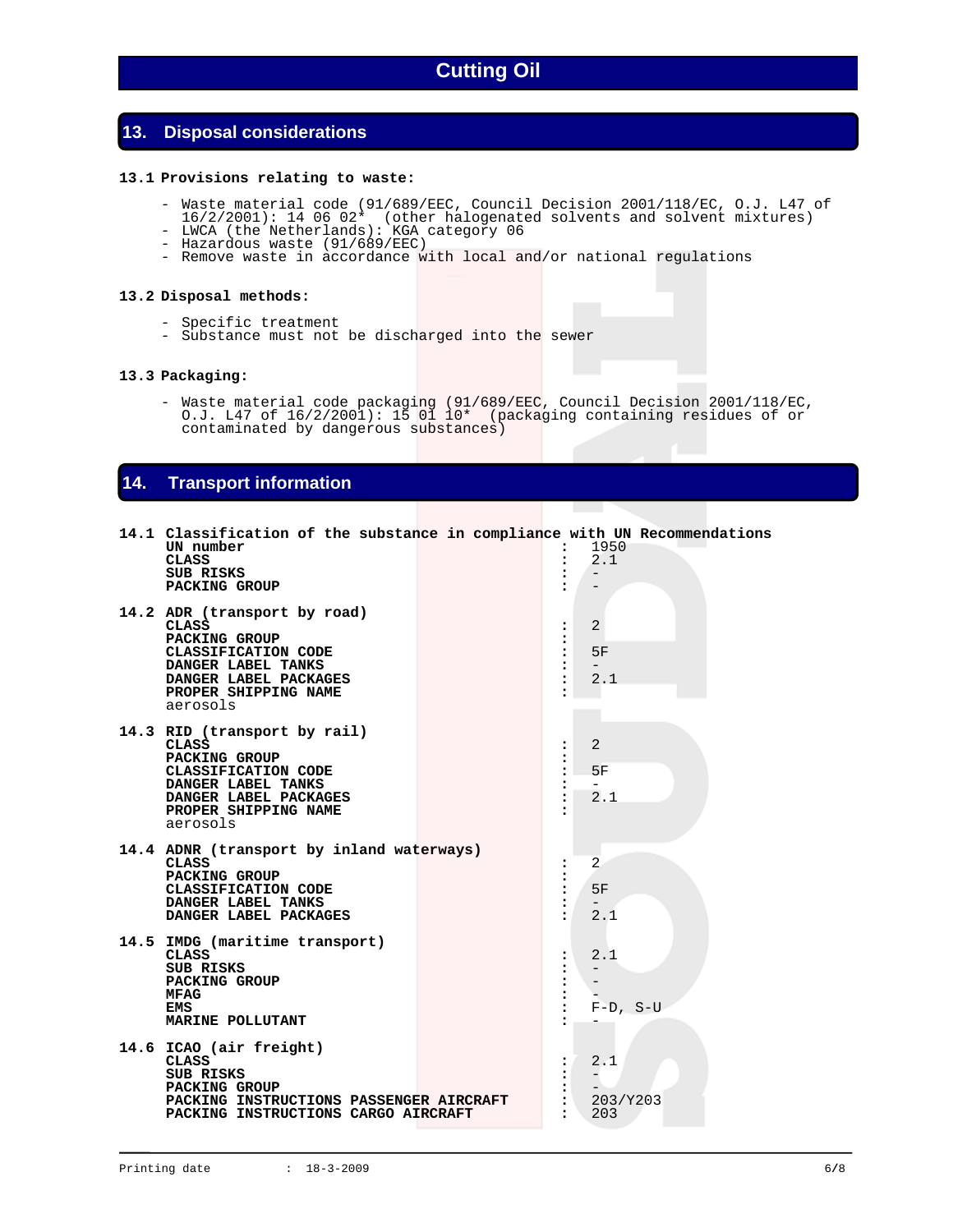## **14.7 Special precautions :** None

### **14.8 Limited quantities (LQ) :**

 When substances and their packaging meet the conditions established by ADR/RID/ADNR in chapter 3.4, only the following prescriptions shall be complied with: each package shall display a diamond-shaped figure with the following

inscription: - 'UN 1950'

or, in the case of different goods with different identification numbers within a single package:

- the letters 'LQ'

# **15. Regulatory information**

### **15.1 EU Legislation:**

```
 Labelling in accordance with EC directives 67/548/EEC, 1999/45/EC and 
2006/8/EC
```

| Extremely flammable                                                      |                |                                                                                                                                                                                                                                                                                                   |
|--------------------------------------------------------------------------|----------------|---------------------------------------------------------------------------------------------------------------------------------------------------------------------------------------------------------------------------------------------------------------------------------------------------|
| R52/53                                                                   | $\ddot{\cdot}$ | Harmful to aquatic organisms, may cause long-term<br>adverse effects in the aquatic environment                                                                                                                                                                                                   |
| S <sub>23</sub><br>S(46)<br>S51<br>S61                                   | $\ddot{\cdot}$ | Do not breathe spray<br>(If swallowed, seek medical advice immediately and show<br>this container or label)<br>Use only in well-ventilated areas<br>Avoid release to the environment. Refer to special<br>instructions/safety data sheets.                                                        |
|                                                                          |                | Keep away from sources of ignition - No smoking.<br>Keep out of the reach of children.<br>Pressurized container. Protect from sunlight and do not<br>expose to temperatures exceeding 50°C.<br>Do not pierce or burn after use.<br>Do not spray on a naked flame or any incandescent<br>material. |
| 15.2 National provisions:<br>the Netherlands:<br>Waterbezwaarlijkheid: 8 |                |                                                                                                                                                                                                                                                                                                   |
| Germany:<br>$\mathfrak{t}$ 1<br>WGK                                      |                | (Classification based on the components in compliance<br>with Verwaltungsvorschrift wassergefährdender Stoffe<br>(VwVwS) of 17 May 1999)                                                                                                                                                          |